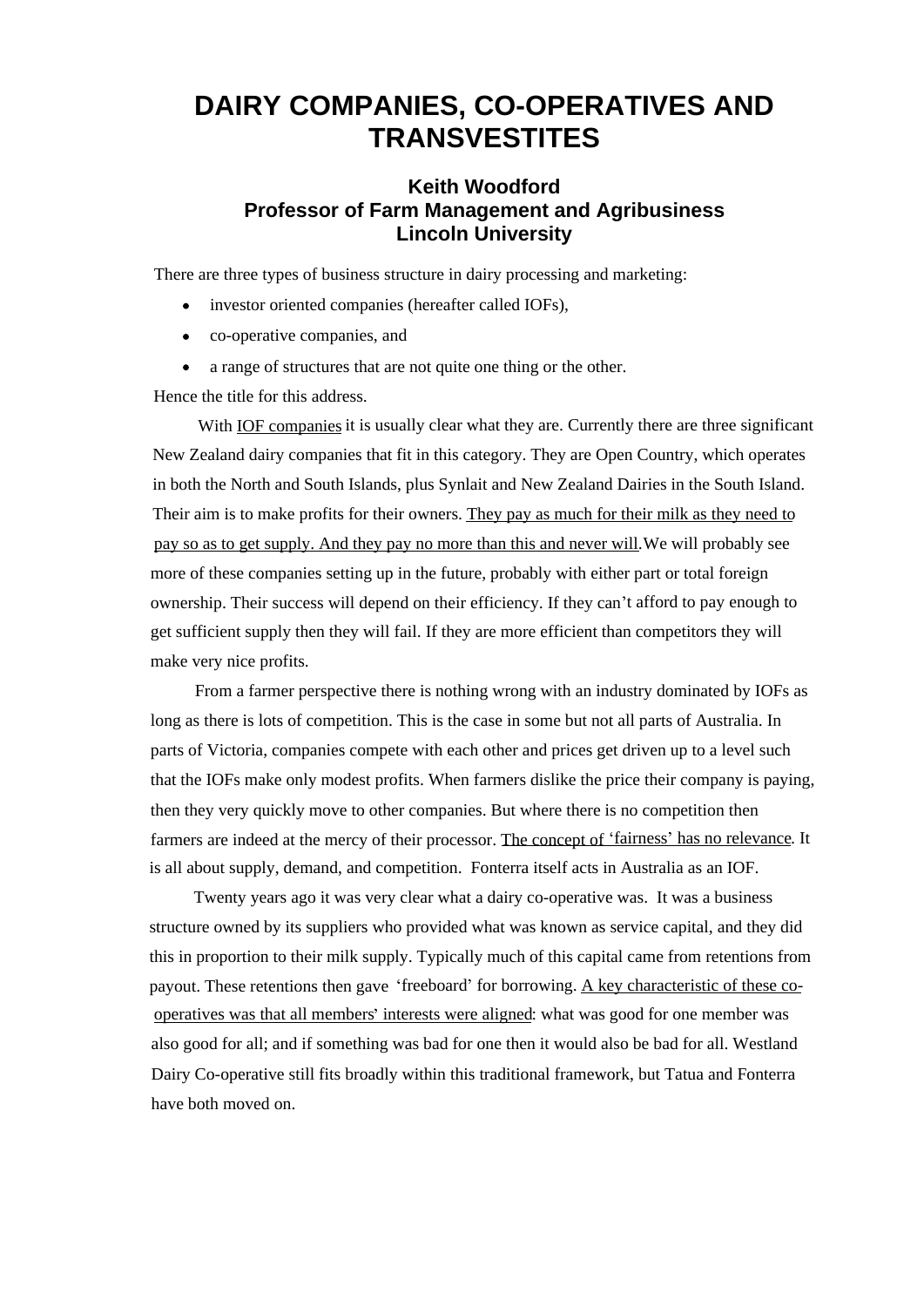Tatua is a special case in that it is a closed co-operative; i.e. it does not accept new members unless they purchase the farm of an existing member. Tatua is a very interesting co operative and by most criteria highly successful, but lessons to be learned from studying its capital structure are not readily applied elsewhere in the industry. So it will not be considered further here. (However, if a group of farmers were ever to consider setting up a new and small co-operative, then Tatua would be a good model to look at, both for structure and strategy.) Fonterra has been different than a traditional co-operative since formation in 2001. It has

provided capital gain on shares (and also capital losses). It has made minimal retentions from the payout. It has also been very highly leveraged: as of the 2009 balance sheet, there was almost \$2 of liabilities for every \$1 of equity. (The previous year the leverage was even higher). It has been structured for fair weather sailing, and the global downturn has caused stress. However, at least until 2009, it is clear that Fonterra was still a genuine co-operative. This was because almost all suppliers were supplying capital in proportion to their production. As a consequence, all members' interests were broadly aligned.

As of late 2009, it has been possible for Fonterra's farmer suppliers to purchase dry shares as an investment. This was a step, albeit a small step, away from a fundamental principle of co-ops that all members should be aligned. If the current proposals for share trading are implemented then this will represent a much bigger step away from mutual alignment.Some members will be receiving dividends on twice the number of their production shares. And other suppliers will receive no distributable profits. Accordingly, some members' interests will be best served by a high distributable profit whereas others will want to see the milk price maximised. This has potential to become a source of friction. If there were a genuine market price for milk this would not be an issue. But Fonterra is so dominant that there is no genuine milk price. The division between milk price and profit will be determined by accounting and financial formulae. Accordingly, there is a need for these formulae to be fixed and transparent. That is not fully the case at present, with the details being buried within a confidential milk pricing manual, which can presumably be changed at any time.

Redemption risk exists in all co-operatives but to varying degrees. It arises because departing members are usually entitled to be paid their capital contributions. This is not a problem if new members are also coming into the co-operative, but is a problem if membership is declining. Traditional co-operatives minimise this risk by not providing capital gain, and retained profits thereby become unallocated reserves, which are a form of fixed capital. Co operatives such as Fonterra, which allow capital gain, and do not hold unallocated reserves, are particularly vulnerable. Fonterra 's current proposals, despite some claims to the contrary, do not eliminate the redemption risk from declining supply. A scenario that needs to be considered is what would happen if Fonterra were to lose say 10% or 15% of its supply to other companies.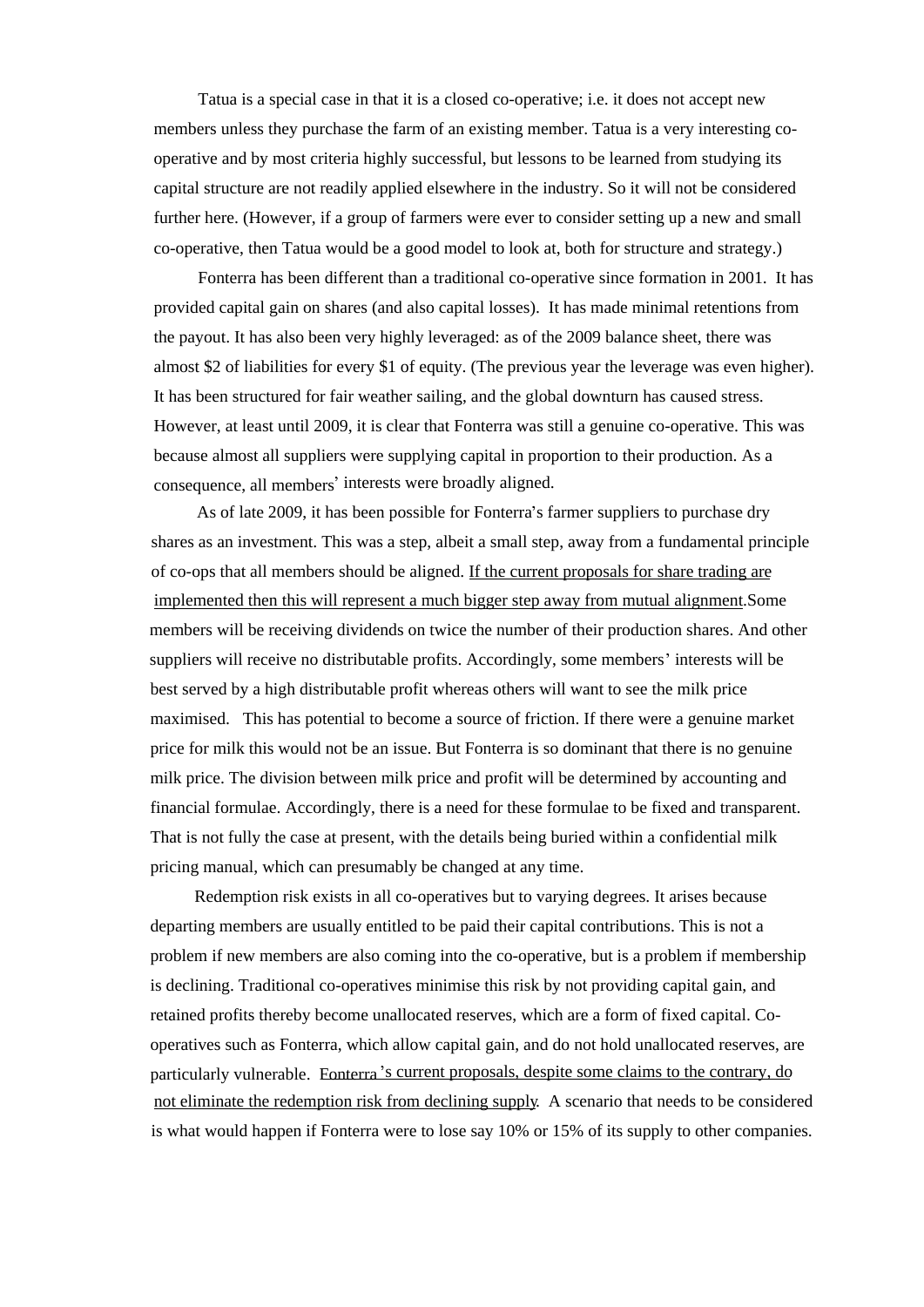Currently it is impossible to say what the effect of this would be because Fonterra has not spelled out how it intends to manage the proposed overall cap of 20% of investment shares. If Fonterra allocates all of these shares while times are good, then it will bring in about \$1 billion of extra capital. But then it will have no further flexibility if it loses supply. And so Fonterra would, by its constitution, have to redeem shares to come back within the limit. Alternatively, if Fonterra does not sell all of the 20% of investment shares, then it will not gain the same level of additional capital. In that case, it would be able to stay out of the share market if it lost some supply, although what would then happen to the price of the shares would be an open question. So this brings us to another key issue, and that is the whole issue of a co-operative that

trades in its shares. It is an issue that needs careful thought, because it does take Fonterra quite some distance from co-operative principles. However, this market will be quite different to most markets. The price of shares will be determined by how Fonterra plays the market game. For example, if Fonterra sells shares into the market so as to maintain the total number of shares at 20% greater than production shares, then the rules will be clear and investors can act accordingly. But Fonterra has indicated that it will retain flexibility in the interests of shareholders as to when and how it supports the market. But whoops! In this new world the interests of all members will not be aligned. Some will want a high share price and others will lwant a low price. So which members will it act in the interests of? What this all means is that Fonterra would be moving into territory where, although

still called a co-operative, in reality it would definitely not be quite one thing or the other. There is nothing necessarily wrong with such a status. And there are merits from being broad minded about these things. But it can lead to confusion, and there can be unintended consequences. It has elements of a journey into the unknown, with the eventual destination unclear.<br>It is also worth reflecting how quickly proposals can change. In late November the

concept was for individual farmers to be able to hold a maximum of 20% of investment shares. Now, a few months later, the proposal is that it can be 100%. Will there in the future be a suggestion that the overall cap might lift to say 100% with individual farmers at say 500%? And where will that journey end?

**None of the above should be interpreted as a reason why farmers should necessarily vote against the Fonterra proposals. But whatever they do, they need to do so with their eyes open.**

So what would happen if Fonterra members were to vote against the Stage 3 (tradability) proposals? Are there other alternatives that retain farmers' fundamental requirement of farmer control? Well yes there are. Increased retentions are one possibility. But that option is somewhat messy because of the Stage 1 and 2 proposals that farmers agreed to in late 2009. Now that share capital is no longer totally aligned with production, then it would be unfair for retentions to come from the milk price. It should only come from distributable profits.